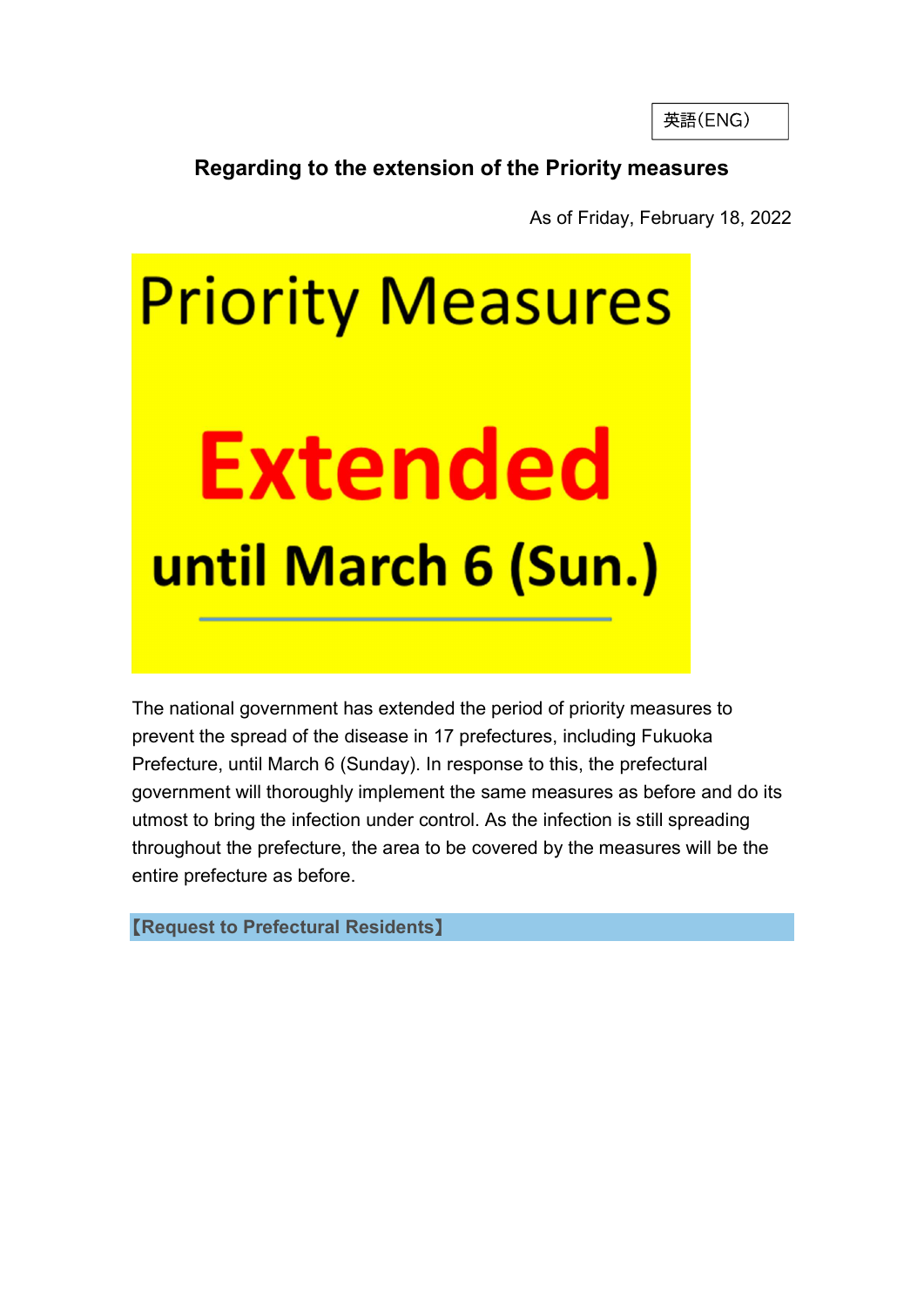**Prefecture residents concerned about infection** 

## **Free PCR and other tests**

## **Extended until March 6**  $(Sun.)$

### 【Vaccination】

Vaccines are available at municipalities, prefectural government vaccination centers, and medical institutions; please consider getting the third vaccination and actively consider getting vaccinated regardless of the type of vaccine. In addition to the current three prefectural government vaccination centers (Miyama, Nogata, and Yukuhashi), we are now considering the establishment of a new center near Hakata Station. We are preparing to open a new center as soon as possible and will let you know when it is decided.

#### 【Securing hospital beds, etc.】

Six new hospital beds have been secured, increasing the number of beds from 1558 to 1564.

The prefectural government is actively encouraging medical institutions receiving COVID-19 patients to "discharge patients who meet the discharge criteria", "transfer patients to logistic support hospitals", and " discharge patients early, who are diagnosed by doctors to have minor illnesses that do not require inpatient treatment after 4 days of hospitalization even before meeting the discharge criteria". At the same time, we are striving for the efficient utilization of